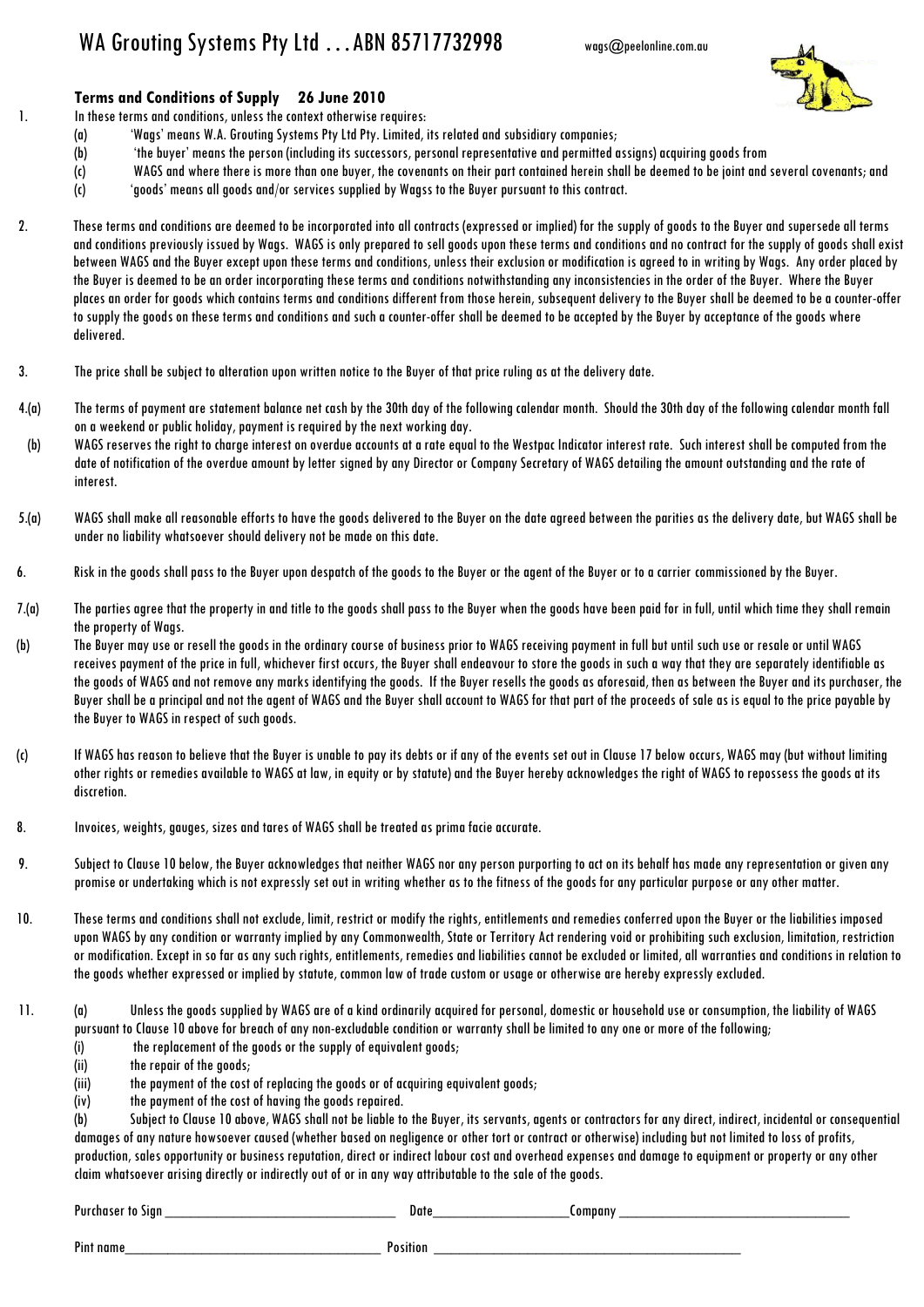## **WA GROUTING SYSTEMS PTY LTD Credit Application for a Business Account**

WAGS reserves the right to sub-contract the supply and or delivery of the goods where appropriate.

- 13 (a) The sale to and purchase by the Buyer of goods does not confer on the Buyer any licence or right under any copyright, patent, design or trade mark or any other intellectual property right which is the property of Wags.
- (B) All drawings and technical specifications furnished by WAGS to the Buyer are copyright, confidential and supplied for the sole purpose of the particular contract concerned. The Buyer shall not communicate any details of the drawings or technical specifications to any third party without the prior written consent of WAGS and shall not make any copies of or use the drawings or technical specifications for any purpose other than as expressly authorised by Wags. 14. The Buyer shall not assign any of its rights or obligations hereunder without the prior written consent of Wags.
- 15. In addition to any lien to which WAGS may be entitled by statute or common law, WAGS shall, in the event of the insolvency of the Buyer or winding up (the Buyer being a company) be thereupon entitled to a general lien on all property whatsoever owned by the Buyer and in the possession of WAGS at the time of such lien to cover the unpaid price of any goods supplied by WAGS to the Buyer.
- 16. Failure by WAGS to insist upon strict performance by the Buyer of any of these terms and conditions shall not be taken to be a waiver of any rights of WAGS in relation hereto and in any event shall not be taken to be a waiver of these terms and conditions on any subsequent occasion.
- 17. If any payment is outstanding for more than seven (7) days after the due date (whether legally or formally demanded or not) or the Buyer fails to observe or perform any of these terms and conditions or a resolution is passed or proposed or a petition is presented or an application filed for the winding up of the Buyer or a receiver or receiver and manager is appointed in respect of the property or any part of the property of the Buyer or the Buyer (being a company) is de-registered or the Buyer makes or proposes to make an arrangement with its creditors or the Buyer is placed under official management or execution is levied upon the assets of the Buyer and is not satisfied within seven (7) days, WAGS may at any time thereafter terminate any contract for the sale of goods summarily by notice in writing to the Buyer but without prejudice to the rights of WAGS hereunder including its right to demand and sue for all outstanding amounts owed by the Buyer to Wags.
- 18. WAGS shall use all reasonable endeavours to fulfil its contractual obligations, but if the contract becomes impossible to perform or is otherwise frustrated, the Buyer shall be liable to pay to WAGS all costs which Wags suppliers or sub-contractors have incurred directly or indirectly or for which WAGS is liable under the contract at the time of frustration or impossibility of performance. WAGS shall not however require payment for any standard parts or materials, which WAGS may be able to use at the time in any other contract then current. Any prepayments which may have been made to WAGSS under the contract shall be applied towards satisfaction of such sum as may become due to it and the excess (if any) prepayment shall be refunded to the Buyer.
- 19. A notice given by WAGS to the Buyer or the Buyer to WAGS shall be in writing, give the address of the recipient as set out on the reverse hereof or as varied by written notice, be left at or sent by registered post, telex or facsimile to that address and be in the English language.
- 20. The Buyer shall be liable to pay any tax payable in respect of the goods or any part of them. Exemption from tax is conditional upon the acceptance of any exemption certificate by the Taxation Department. Where WAGS reasonably doubts that the Taxation Department shall accept any certificate, tax shall be charged to the Buyer.
- 21. WAGS will use all reasonable endeavours to supply the quantity of goods ordered by the Buyer. However good delivery shall be constituted when underage and overage is not more than 15%.
- **22.** If one or more provisions of these terms and conditions is or becomes void, voidable or unenforceable for any reason, all other provisions shall remain in full force and effect.

## 23.

The parties agree that the property in and title to the goods remains with W.A. Grouting Systems Pty Ltd Pty Ltd until all debts owing to W.A. Grouting Systems Pty Ltd Pty Ltd by the Buyer (including payment for the goods) has been made in full and not withstanding any intermediate payment in settlement of any particular account.

The buyer may use or resell the goods in the ordinary course of business prior to W.A. Grouting Systems Pty Ltd Pty Ltd receiving payment in full but until such use or resale or until W.A. Grouting Systems Pty Ltd Pty Ltd receives payment of the price in full, whichever first occurs, the Buyer shall endeavour to store the goods in such a way that they are separately identifiable as the goods W.A. Grouting Systems Pty Ltd Pty Ltd and not remove any marks identifying the goods. If the Buyer resells the goods as aforesaid, then as between the Buyer and its purchaser, the Buyer shall be a principal and not the agent of W.A. Grouting Systems Pty Ltd Pty Ltd and the Buyer shall account to W.A. Grouting Systems Pty Ltd Pty Ltd for that part of the proceeds of sale as is equal to the price payable by the Buyer to W.A. Grouting Systmes Pty Ltd Pty Ltd in respect of such goods.

If W.A. Ground Support Systems Pty Ltd Pty Ltd has reason to believe that the Buyer is unable to pay its debts or if any of the events set out in Clause 18 of our terms and conditions of sale, W.A. Ground Support Systems Pty Ltd Pty Ltd may (but without limiting any other rights or remedies available to W.A. Ground Support Systems Pty Ltd Pty Ltd at law, in equity or by statute) and the Buyer hereby acknowledges the right of W.A. Ground Support Systems Pty Ltd Pty Ltd to repossess the goods at its discretion.

| Purchaser<br>Sign<br>TO. | Date     | company |
|--------------------------|----------|---------|
| Print name               | Position |         |